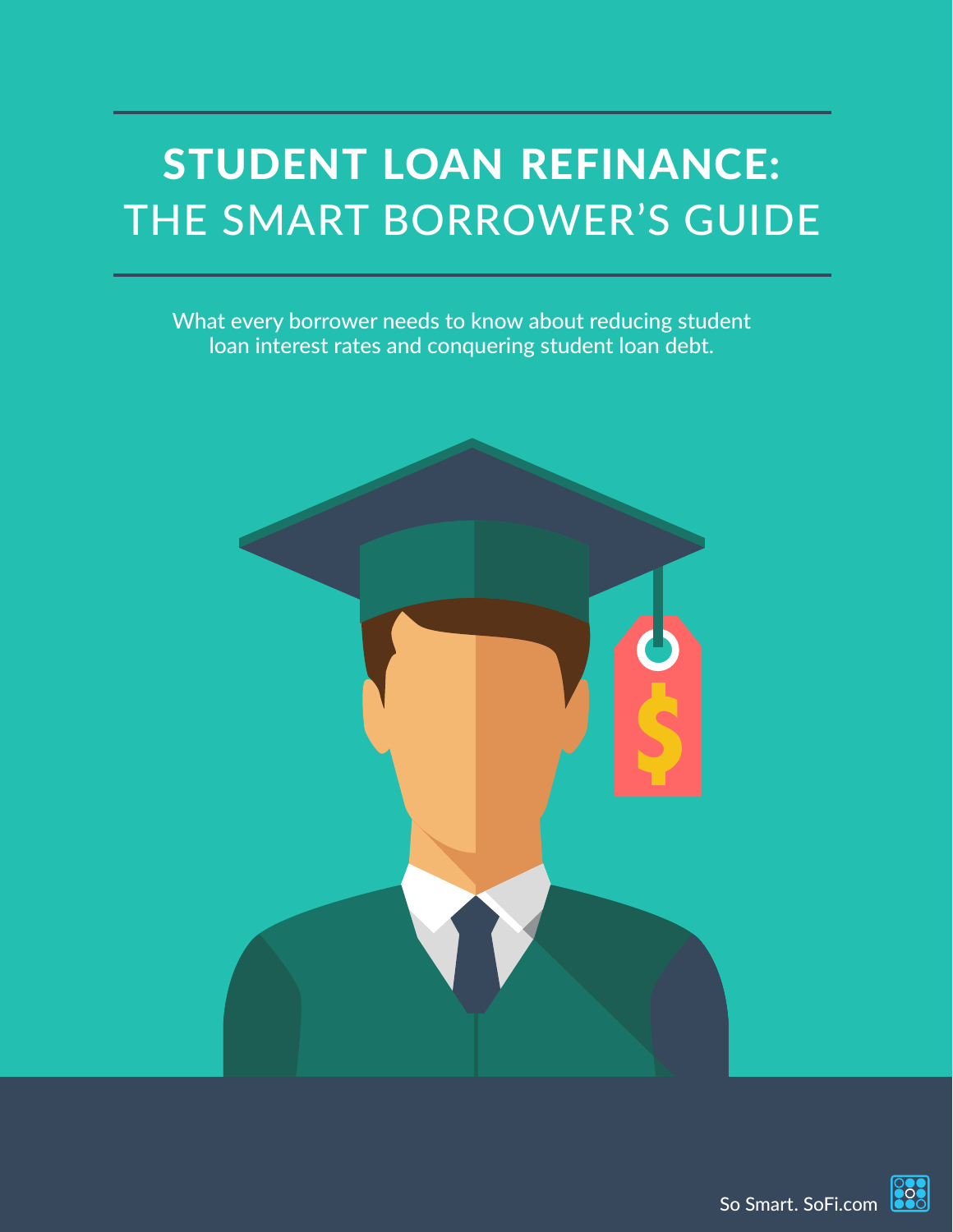# **NEW SOLUTIONS FOR STUDENT LOAN BORROWERS**



Got student loans? You're certainly not alone. Outstanding student loan debt has exploded over the past decade, climbing to more than \$1.2 trillion<sup>\*</sup> and becoming the largest consumer liability after mortgages. With the average amount of student loan debt for undergrads now over \$33,000\*\* and closer to the six-figure range for professional and graduate student loans, more people than ever are looking for solutions to help them deal with debt.

Fortunately, as the student loan market has grown, new options have come online to address borrower needs – in particular, student loan refinancing. Similar to the mortgage version, refinancing student loans at a lower interest rate can potentially allow you to:

- **Save money on total interest**
- **Make lower monthly payments**
- **Shorten loan term**
- **Switch from a fixed rate loan to a variable rate loan, or vice versa**
- **Simplify your monthly bill through consolidation**

As great as those benefits sound, many eligible borrowers don't even know that refinancing student loans is an option. And if you have heard of it, you probably have questions about which loans are eligible, how refinancing differs from student loan consolidation, what the qualification criteria is, etc. You may even be concerned that it's going to be lot of (paper)work for a negligible payoff.

As the largest provider of student loan refinancing, marketplace lender SoFi has extensive experience helping borrowers navigate the refinance landscape. We've put this guide together to answer the most common questions, dispel frequently-heard myths and walk you through the student loan refinance process.

## **Ready to get saving? Let's get started.**

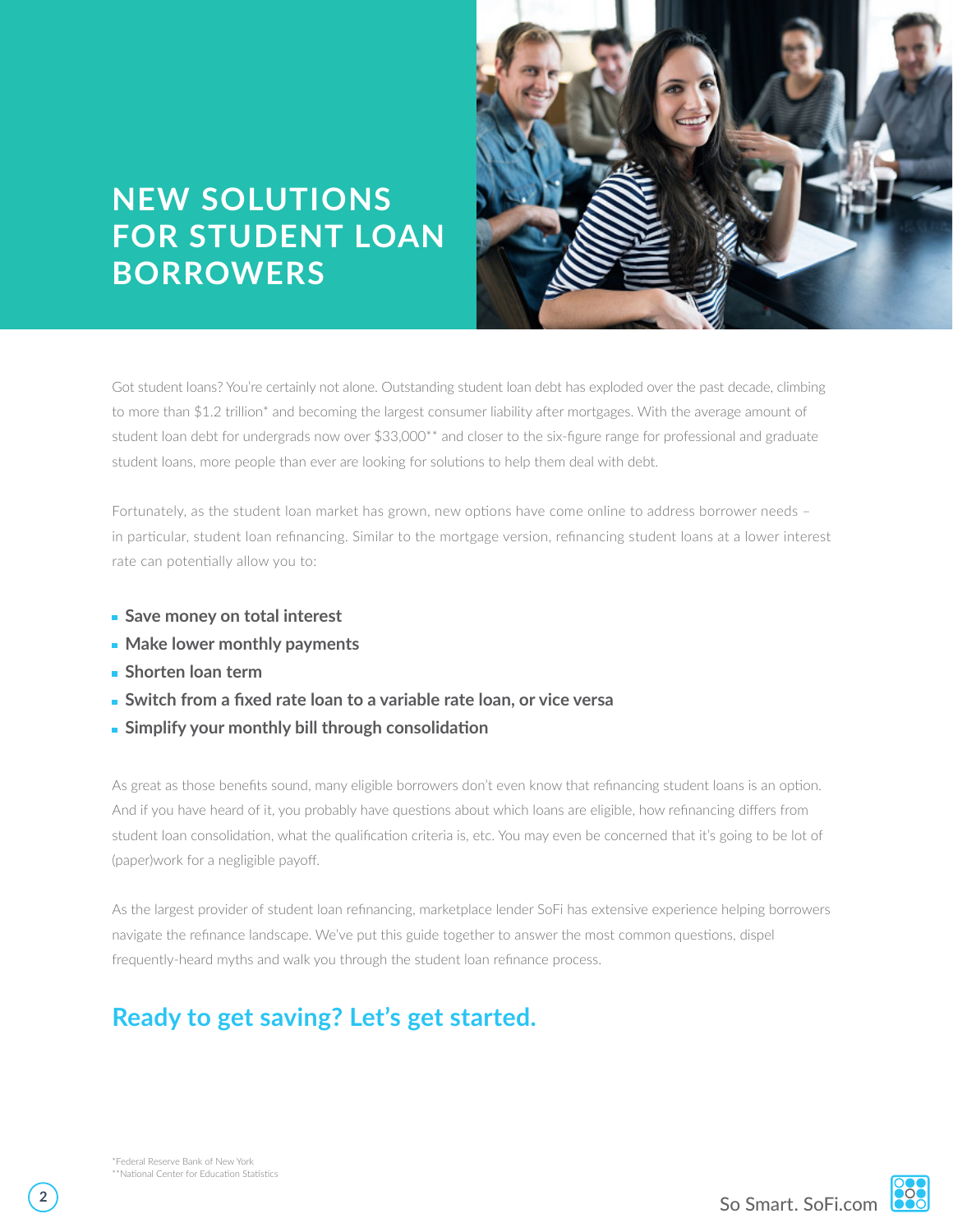# **STUDENT LOAN INTEREST RATES MATTER or, How much can I really save by refinancing?**

If you've borrowed money to invest in your education, you know that paying interest on that student loan debt is simply part of the deal. But while "interest" can seem like an abstract notion when you first take out loans, over time it becomes a force to be reckoned with – particularly for those with professional and graduate student loans including MBA, law and medical school graduates, who often have six figures worth of student loan debt to repay.

For example, a borrower with \$100,000 in student loan principal at a 6.8% weighted average interest rate and a 10-year term will pay about \$38,000 in interest over the life of the loan - and that's if they make every payment on time. You can probably think of a thousand other things you'd rather spend \$40K on than loan interest.

So how much money can refinancing student loans really save you? The answer depends on a variety of factors like the amount of debt refinanced, the loan term and the difference between your old and new student loan interest rates. But in general – particularly for high loan balances - even a small reduction in interest rate can translate to significant savings. If the above-mentioned borrower refinanced and cut the interest rate on that \$100K loan by just one percentage point (to 5.8%) and kept the same 10-year term, they would pay about \$32,000 in interest instead – saving about \$6K.

Not bad for a few minutes spent on an **[easy online application](https://www.sofi.com/b/registration?utm_source=whitepage&utm_medium=pdf&utm_content=easy%20online%20application&utm_campaign=studentrefiguide)** (more on that later).

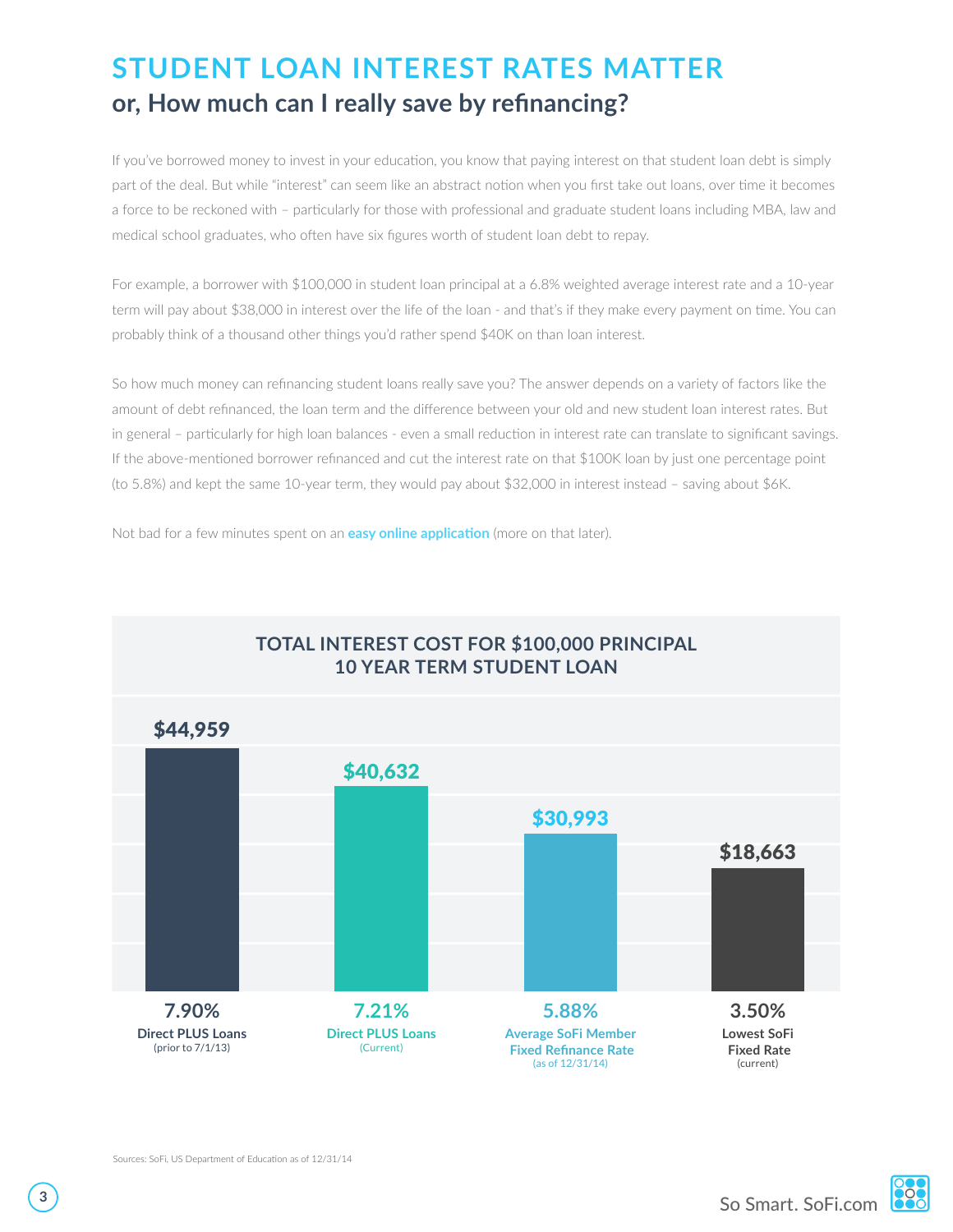There's often a perception that federal student loans offer the lowest student loan interest rates out there, but when it comes to borrowing for professional or graduate school, that isn't always the case. Most graduate borrowers use a combination of federal Direct unsubsidized loans at 6.21% and Direct PLUS loans at 7.21% to pay for degree programs (PLUS loan borrowers pay a hefty 4.292% origination fee, as well). In today's low interest rate environment, it can be possible to get a much better rate through refinancing with a private lender.

In fact, before the Student Loan Certainty Act was passed in 2013, unsubsidized and PLUS loan rates had remained flat at 6.8% and 7.9%, respectively, for seven years. Meanwhile, prevailing interest rates dropped to rock bottom (see below).



INTEREST RATES ON FEDERAL STUDENT LOANS VS. OTHER DEBT

Sources: US Department of the Treasury (Daily Treasury Yield Curve Rates); US Department of Education; Freddie Mac

Since this time period coincided with a lot of borrowers reacting to a poor job market by going back to school, it's a big reason why a large percentage of today's outstanding graduate student loan debt is made up of relatively high interest rate federal loans – and why refinancing has become such a soughtafter solution.



STUDENT LOAN<br>MYTH ALERT: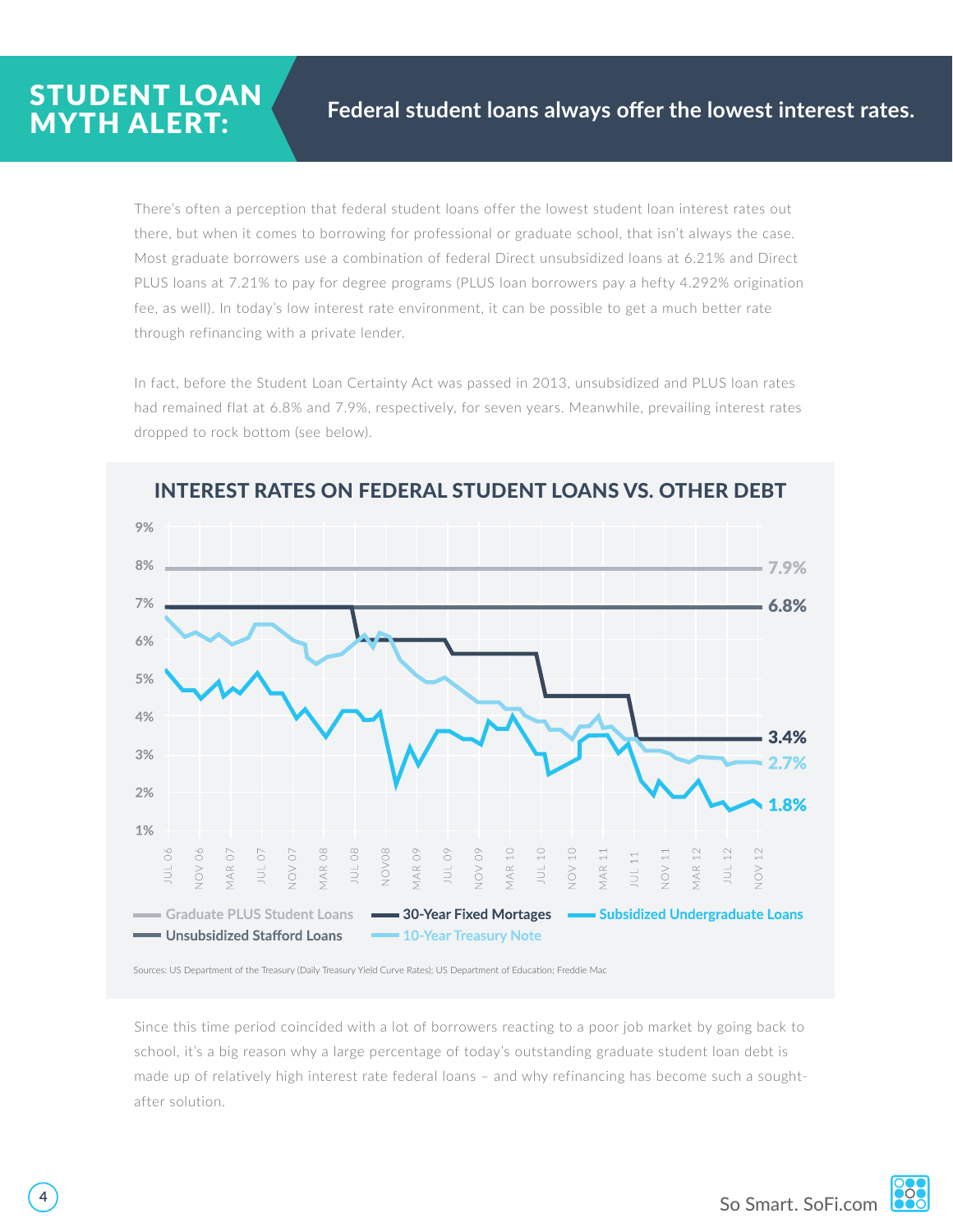# **CONSOLIDATION VS. REFINANCING or, Why wouldn't I just consolidate my loans instead?**

One of the most frequently-asked questions we hear is about the difference between student loan consolidation and student loan refinancing. And it's a really good question, because the answer is actually a bit more complex than you'd think.

As its name suggests, consolidating just means combining multiple student loans into one loan. However, the term can have different implications depending on the context in which it's being used. Here's a quick breakdown:

**DIRECT LOAN CONSOLIDATION** is a program offered by the government, and it only applies to federal student loans. The interest rate on your new, consolidated loan is a weighted average of your original loans' rates.

**A PRIVATE CONSOLIDATION LOAN** is offered by a private lender. It's a confusing term, because when you "consolidate" loans with a private lender, they are actually giving you a new interest rate for your combined loans based on your creditworthiness. So in effect, when you consolidate student loans with a private lender, you are also refinancing those loans.

Now that we've got that straight, let's compare the Direct Loan Consolidation program with refinancing and consolidating student loans through a private lender.



## **Direct Loan Consolidation**

A government program that allows you to combine multiple federal education loans into a single loan.

The resulting interest rate is a weighted average of your original loans' rates.

If your monthly payment decreases, it's likely the result of lengthening the term, which can mean paying more interest over time.



### **Student Loan Refinancing**

When a private lender consolidates your loans, what they are really doing is refinancing your loans.

Through private loan consolidation, you will receive a new (ideally lower) interest rate based on your current financial picture.

Most private lenders will only consolidate and refinance private loans, but SoFi accepts both private and federal loans.

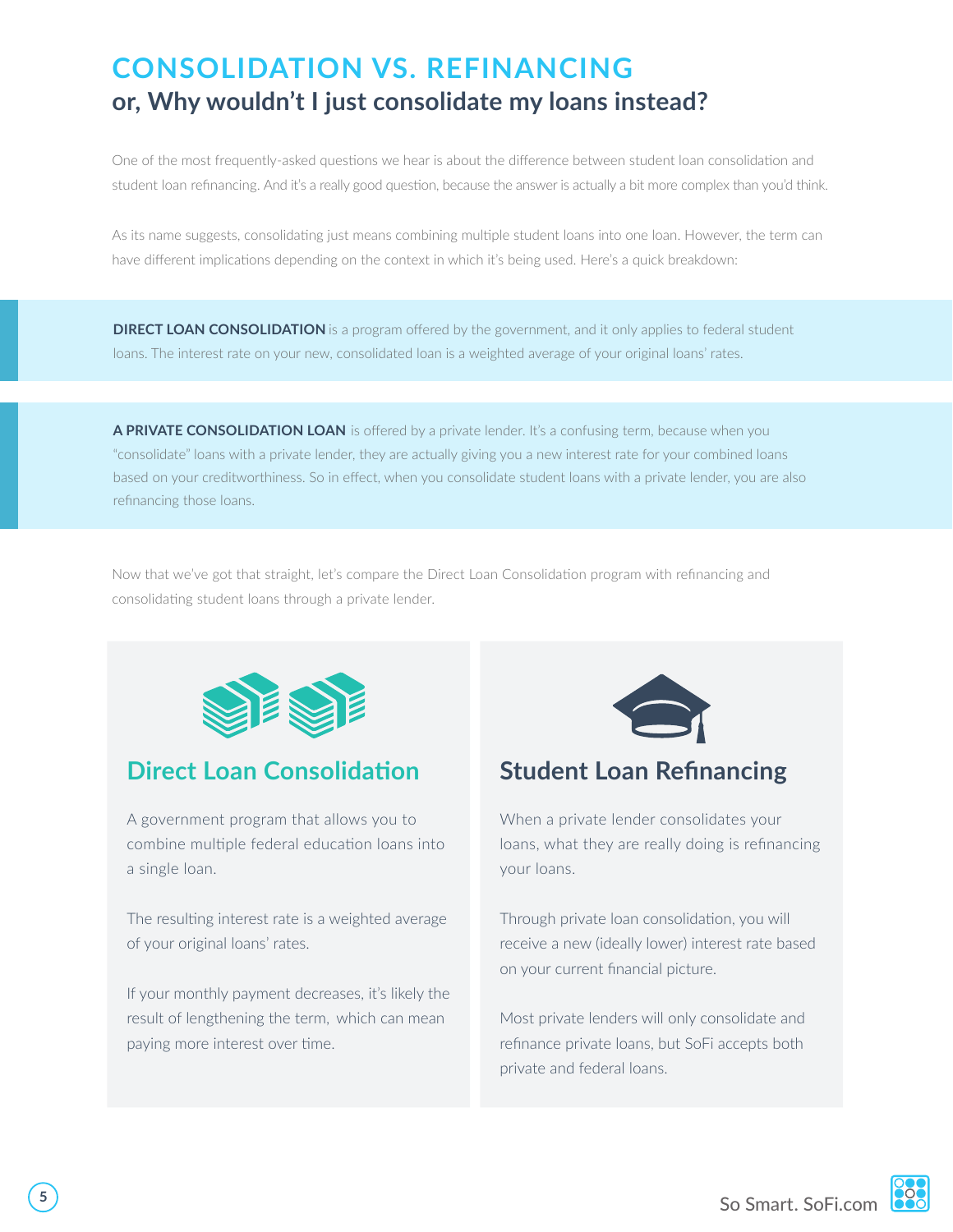# **NEED MORE INFO?**

Here's a quick rundown of the differences between Direct Loan Consolidation and student loan refinancing.

|                               | <b>DIRECT LOAN</b><br><b>CONSOLIDATION</b> | <b>STUDENT LOAN</b><br><b>REFINANCING</b> |
|-------------------------------|--------------------------------------------|-------------------------------------------|
| Are federal loans eligible?   |                                            |                                           |
| Are private loans eligible?   |                                            |                                           |
| Is a credit check required?   | X                                          |                                           |
| Can I lower my interest rate? | X                                          |                                           |
| Will I save money?            |                                            |                                           |
| Will I get one bill?          |                                            |                                           |

# STUDENT LOAN<br>MYTH ALERT:

## Direct Loan Consolidation can save you money.

You'll sometimes hear people recommend Direct Loan Consolidation as a cost-saving measure, but the truth is it can be exactly the opposite.

When you consolidate through the government, you have the option of extending your payment term, which can lower your monthly payments – but also cost you more in interest over the life of the loan. The option may make sense if you need the lower payments today, but it's always good to be aware of how changing the terms of your loan will affect your bottom line.

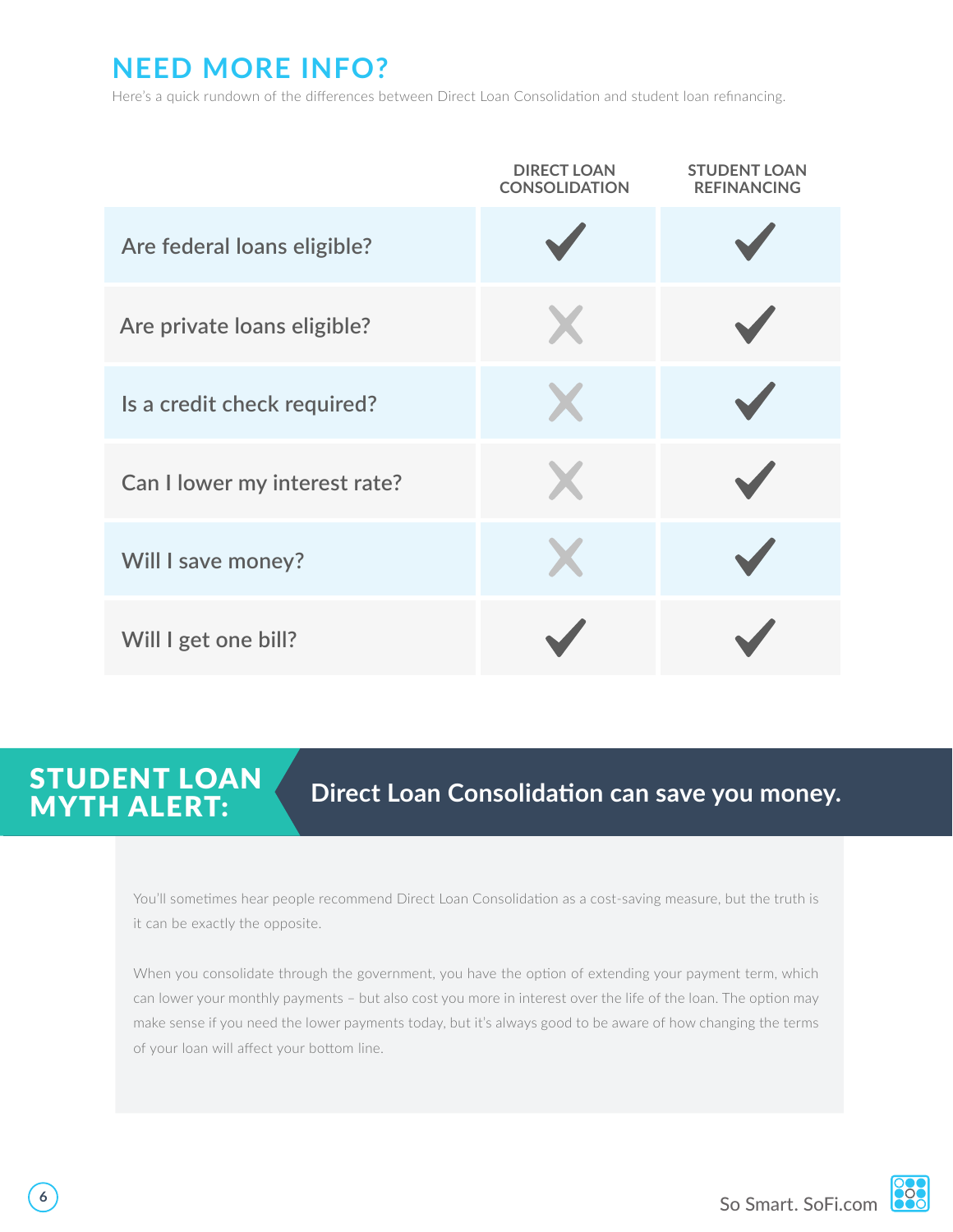## **FEDERAL LOAN REFINANCING CONSIDERATIONS or, Should I refinance my federal student loans?**

A discussion about student loan refinancing student loans would be incomplete without addressing the considerations for refinancing federal loans. After all, the vast majority of the \$1.2 trillion in outstanding education debt is made up of federal loans.

The main thing to understand is that when you refinance federal student loans through a private lender, you lose some of the features and benefits that come along with those loans. So if you think you'll need those things, you might be better off keeping your loans with the government. But if you don't need them, and your priority is saving money, then refinancing federal loans could be a great option for you.

What are these federal loan features we're referring to? The big ones can be broken down into three categories:

#### **FORGIVENESS PROGRAMS**

The most common are the Public Service Loan Forgiveness Program (PSLFP) and the Teacher Loan Forgiveness Program. If you work in either of these fields, including as a public defender or doctor at a public hospital, you'll want to see if one of these programs applies before refinancing federal loans.

#### **SPECIAL REPAYMENT PLANS**

Federal loans offer a few different repayment options that are not available with private lenders, including a graduated repayment plan in which payments start out low and increase over time. Another example is income-driven repayment such as Pay As You Earn, or PAYE, and Income Based Repayment, or IBR, which allow borrowers with high debt-to-income ratios to make lower monthly payments, with the remaining principal eligible for forgiveness after 20 to 25 years. Typically, a borrower who would benefit from PAYE would not also qualify for a lower rate through refinancing. It should also be noted that both graduated and income-driven repayment options typically cost the borrower more in interest over time.

#### **DEFERMENT AND FORBEARANCE**

Most federal loans will allow you to temporarily put payments on hold due to financial hardship through deferment or forbearance. Some private lenders do offer forbearance due to financial hardship. If that's an important feature for you, you'll want to check with the new lender before refinancing federal loans.

# STUDENT LOAN<br>MYTH ALERT:

## You can't refinance federal student loans.

A common misconception about refinancing student loans is that borrowers can't refinance federal loans – a myth that was perpetuated by media coverage of the proposed student loan refinancing legislation that was put forward in 2014 by Sen. Elizabeth Warren (D-Mass). While the bill was blocked (twice) by Senate Republicans, many journalists failed to mention that federal student loan refinancing is actually available now – no legislation required.

While most traditional lenders have not historically offered federal loan refinancing, the option is available through SoFi and a few other companies. In fact, the majority of SoFi's outstanding student loan debt is made up of refinanced federal student loans.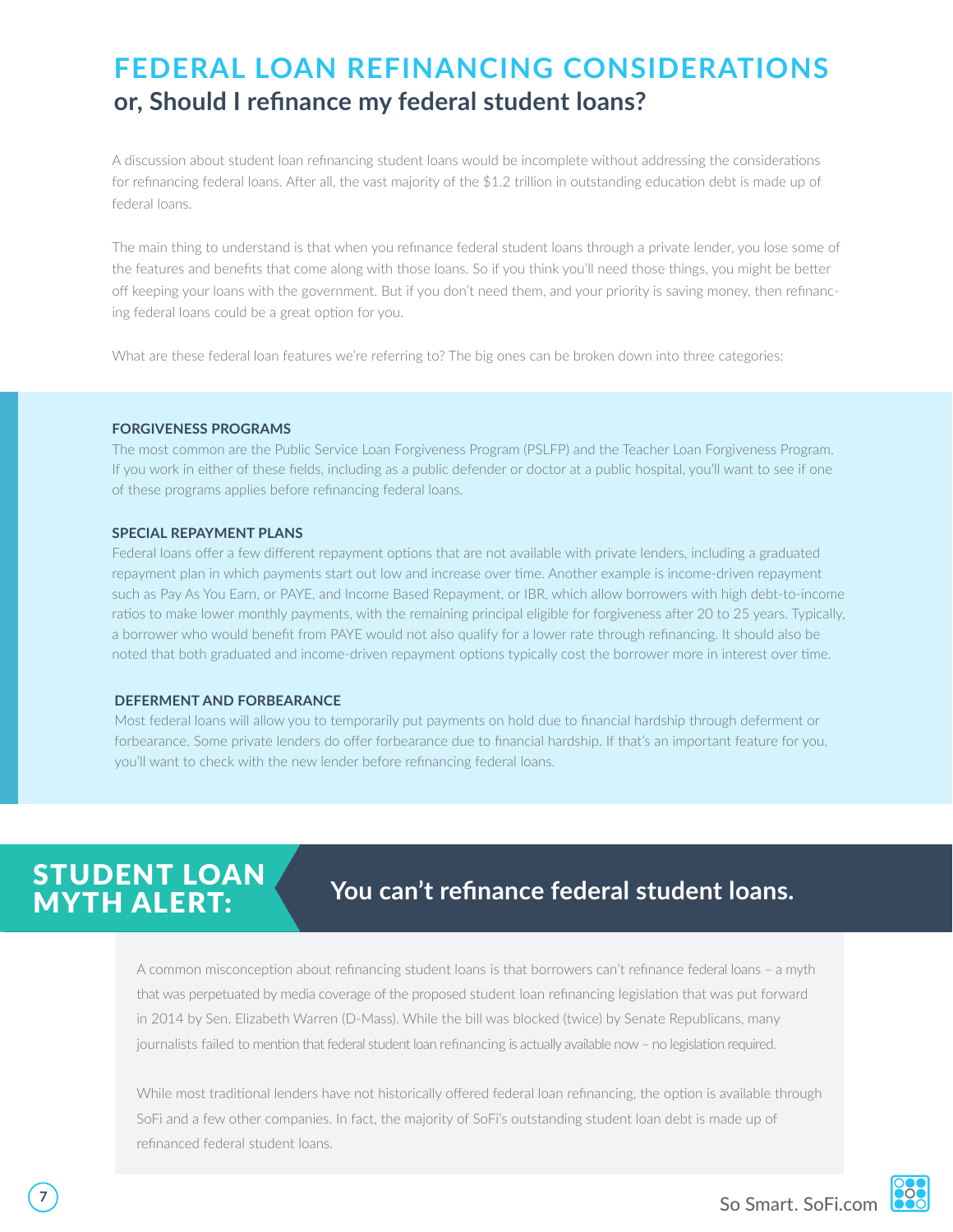## **REFINANCING CRITERIA or, How do I qualify for a lower interest rate?**

The general rule of thumb for any kind of refinancing is that the better shape your finances are in, the more likely you are to qualify for a lower rate. For example, here are a few of the common criteria that many lenders are looking for:

- **In good standing with current loans**
- **Strong monthly cash flow**
- **Good credit score (typically 700 or higher)**

Because SoFi is a non-bank lender, we also use non-traditional criteria to determine creditworthiness (to the benefit of our borrowers), including:

- **Graduated from an accredited four-year university or graduate program**
- **Good employment history**
- **Currently employed or have firm job offer**



Three examples of real SoFi borrowers, their characteristics and what they saved by refinancing their loans.



### **Kate**

- Graduated from Cal State Fullerton with a BS in Business four years ago
- Works as a merchandiser for a clothing company
- Makes \$95,000/year
- 739 credit score
- Reduced rate by 2.28%
- Kept same term
- Reduced monthly payment by \$137/month

**Total interest savings: \$16,000** 



#### **Sam**

- Will receive an MBA from Vanderbilt in one month
- Accepted an offer from a major retailer as a financial analyst
- Starting salary \$115,000/year
- 770 credit score
- Reduced rate by 1.80%
- Kept same term
- Reduced monthly payment by \$215/month
	- **Total interest savings: \$38,000**

## **Mark**

- Graduated from Loma Linda Dental School four years ago
- Works as a family dentist
- **Makes \$175,000/year**
- 803 credit score
- Reduced rate by 1.41%
- **Chose a shorter term**
- **Increased monthly payment** by \$800/month
	- **Total interest savings: \$46,000**

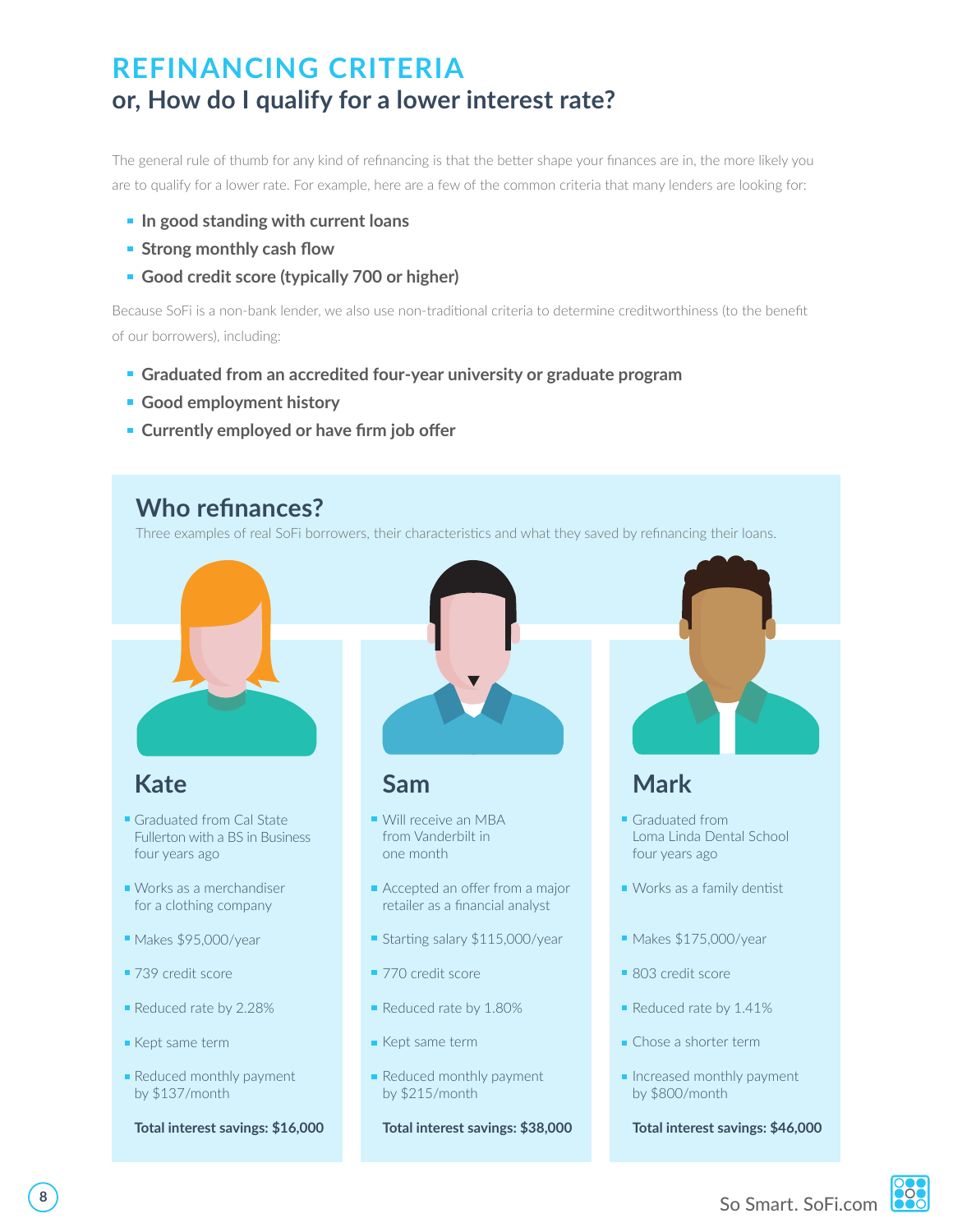# **STUDENT LOAN TERMINOLOGY CHEAT SHEET**

### **All the terms you need to know to ace your student loans**

#### **THE BASICS**

**PRINCIPAL:** The original amount of money borrowed, plus any CAPITALIZED INTEREST and fees

**TERM:** The amount of time the loan will be in repayment.

**ANNUAL PERCENTAGE RATE (APR):** The cost of borrowing, expressed as an annual percentage.

**ACCRUED INTEREST:** The amount of interest that has accumulated on a loan since your last payment.

#### **THE POTENTIAL PITFALLS**

**ORIGINATION FEE:** A fee that some lenders charge for processing the loan application, or in lieu of upfront interest.

*Borrower tip: To minimize incremental costs on your loan, look for lenders that offer low or no fees.*

**DEFERMENT:** The temporary postponement of loan repayment during which time interest may or may

**FORBEARANCE:** The temporary postponement of loan repayment during which time interest typically continues to accrue.

**CAPITALIZED INTEREST:** When ACCRUED INTEREST is added to your loan's PRINCIPAL balance, typically after a



*Borrower tip: If you make payments on time each month, you'll keep accrued interest in check. However, after a period of missed or reduced payments (such as FORBEARANCE), accrued interest may be CAPITALIZED, which increases your loan's PRINCIPAL and costs you more money in the long run. Since interest is charged as a percent of principal, the more often interest is capitalized, the more interest you'll pay. This is a good reason to use forbearance only in emergency situations.*

#### **THE MONEY-SAVERS**

**AUTOMATED CLEARING HOUSE (ACH):** An automatic loan payment that transfers directly from your bank account



**REFINANCE:** Taking out a new loan at a lower interest rate to pay off your original loan(s), effectively lowering your

**PREPAYMENT:** Paying more than the minimum monthly payment or paying off a loan early.



*Borrower tip: Both federal and private education loans allow for penalty-free prepayment, which means you can pay more than the monthly minimum or make extra payments without incurring a fee. The more you do it, the sooner you'll be done with your loans – and the less interest you'll spend over the life of your loans.*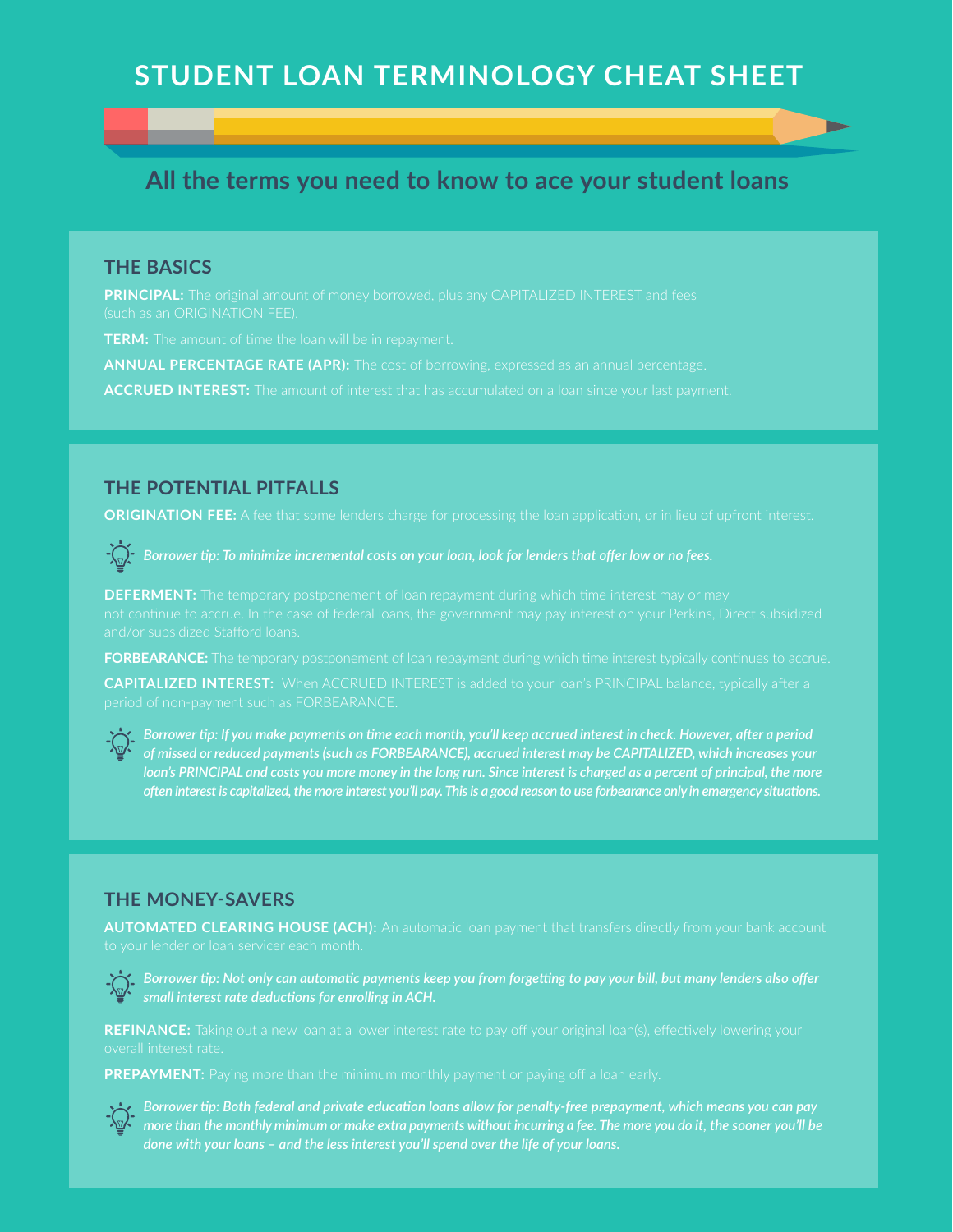## **OPTIMIZING YOUR LOAN or, How do I pick the best refinance options for my situation?**

After you qualify to refinance, you may be given a range of loan options to choose from, for example fixed vs. variable interest rates and shorter vs. longer terms. In order to determine the best combination for your situation, it's helpful to understand how each of these factors affect your monthly payments, lifetime interest savings and speed of loan pay-off.

#### **Fixed Rate Vs. Variable (or Floating) Rate Loans**

#### **Fixed rate student loans typically have:**

- A rate that stays the same throughout the life of the loan
- A higher rate than variable rate student loans
- Payments that stay the same over the life of the loan

#### **Variable rate student loans typically have:**

- A rate that's tied to another "index" rate, for example the prime rate or LIBOR
- A lower initial rate than fixed rate student loans
- Payments (and total interest cost) that change based on interest rate changes

*Borrower tip: If you plan to pay off your loan relatively quickly, then a variable rate loan can be a cost-saving option. But be aware that the longer it takes you to pay off the loan, the more opportunity there is for interest rates to rise – taking your loan's rate with it.*

#### **Shorter Term vs. Longer Term**

#### **A shorter term (e.g., 5 years) typically:**

- Offers a lower interest rate than longer term
- Requires a higher monthly payment than longer term
- Saves more money on total interest than longer term

#### **A longer term (e.g., 10 years) typically:**

- **Offers a higher interest rate than shorter term**
- Requires a lower monthly payment than shorter term
- Costs more money in total interest than shorter term

*Borrower tip: If you can comfortably afford a higher monthly payment, a shorter term can be a cost-saving option – and as a bonus you'll be done with your loan that much sooner.* 

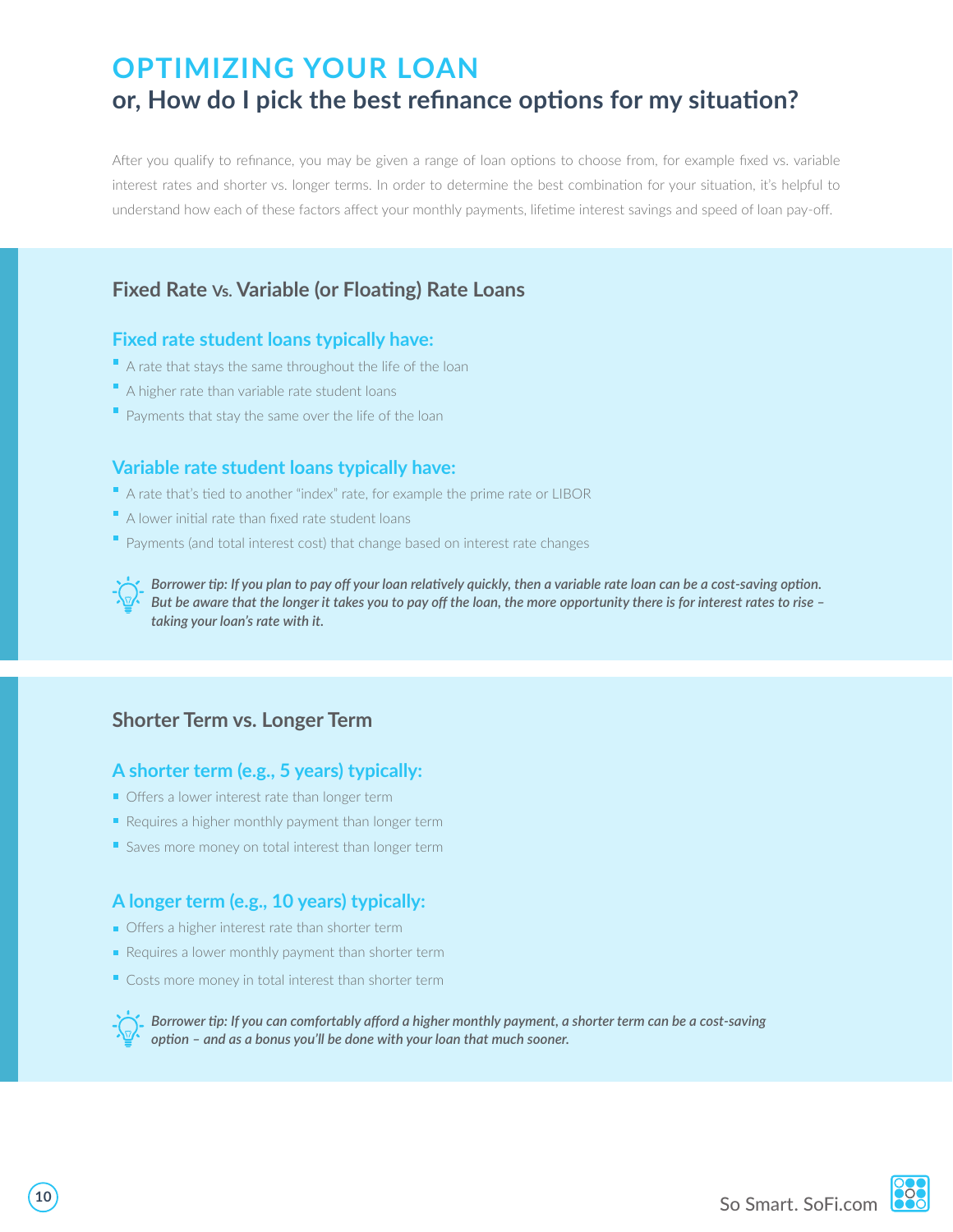## **CHOOSING A LENDER or, How do I find the right lender for me?**

Not all student loan refinance lenders are alike. When comparing lenders to determine where to refinance, here are some questions to consider that can help you make your decision:

| <b>INTEREST RATES</b>                | Is the lender offering a competitive rate?<br>What will your total savings be?                                                                                                 |
|--------------------------------------|--------------------------------------------------------------------------------------------------------------------------------------------------------------------------------|
| <b>FLEXIBILITY</b>                   | Can the lender refinance private and federal loans?<br>Do they offer fixed and variable rate loans?<br>Do they offer a choice between shorter term and lower monthly payments? |
| <b>ADDITIONAL</b><br><b>BENEFITS</b> | Does the lender offer forbearance options in case of sudden financial hardship?<br>Can they help with career and networking needs?<br>What other benefits do they offer?       |
| <b>PROCESS</b>                       | Is the lender's application online?<br>How long does the application take on average?<br>Do they offer a dedicated client service contact to answer questions?                 |

## **Putting it all together**

Is student loan refinancing right for you? For some borrowers, it's a no-brainer. For others, it might be an option later on. The bottom line is that it's good to give your loans a second look every so often, because the rate you were given when you took out the loan isn't necessarily the rate you're stuck with for life.

And now that you have all the info, you can make a more confident decision about refinancing your student loans. The sooner you get started, the sooner you'll save.

Learn more about consolidating and refinancing student loans with SoFi: **[Student Loan Refinancing](https://www.sofi.com/refinance-student-loan/?utm_source=whitepage&utm_medium=pdf&utm_content=student%20loan%20refinancing&utm_campaign=studentrefiguide)**.

*This piece is intended to provide useful information on the subject of student loan refinancing, but does not purport to provide legal or tax advice.*